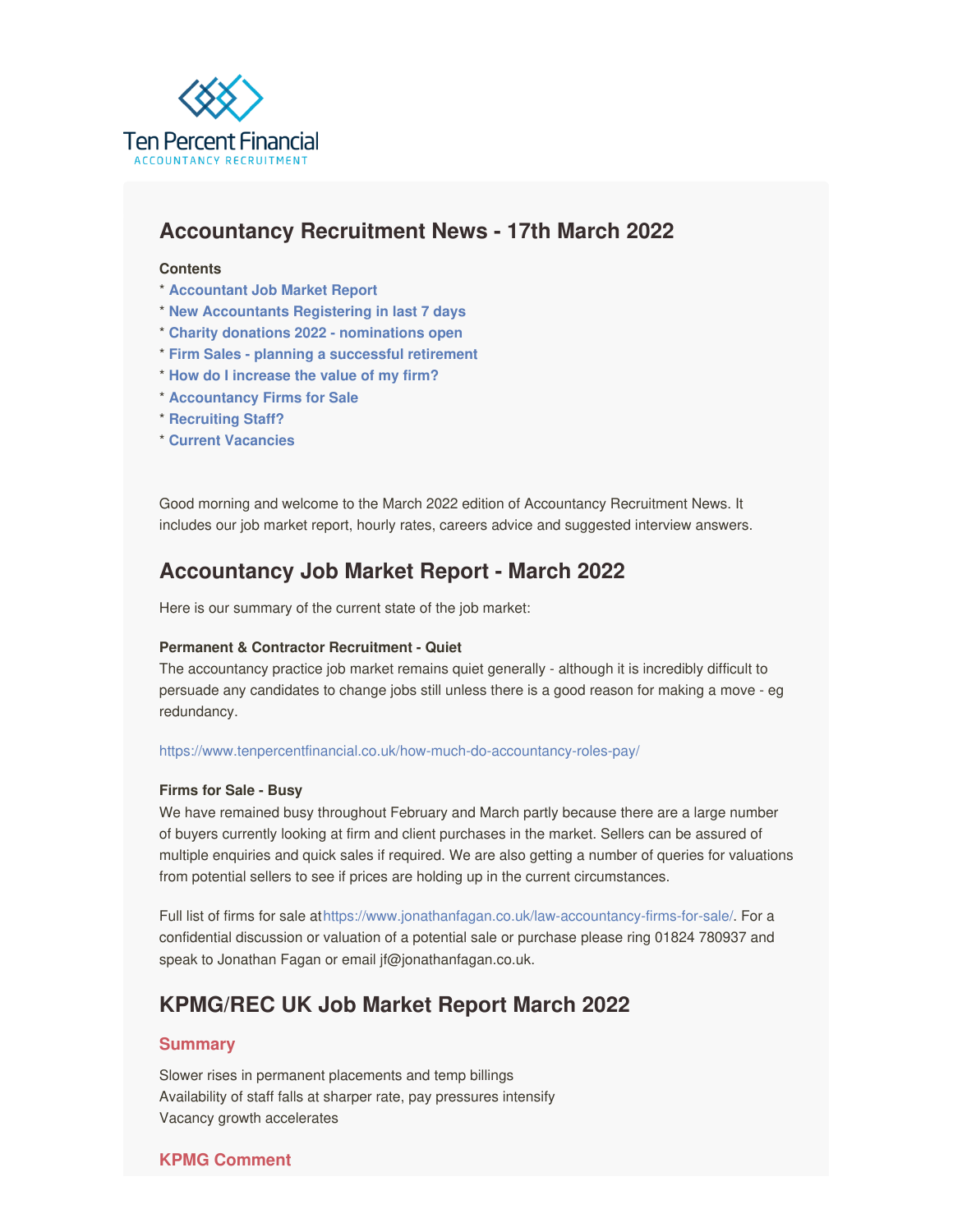"While recruitment activity has slowed slightly, employers across all sectors continued to hire energetically during February, as their workloads increased and vacancy growth accelerated for the first time since last summer. But the lack of suitable candidates continued and fuelled yet further increases in starting salaries. The IT sector led the increase in demand for permanent staff, with hotel and catering close behind, possibly reflecting the reduction in pandemic measures across society."

## **New candidates registering in last 7 days**

**CAN-13846** AAT Accountant and part qualified ACCA with over 10 years worth of practice experience looking for remote roles or posts local to the Bournemouth area. Full range of personal tax and accountancy services covered - year ends, VAT returns, P11Ds, personal tax returns, payroll submissions. Supervises staff.

**CAN-13847** Bookkeeper with over 7 years' experience in practice and industry. Experience includes billing, payable & receivable ledger, posting transactions, bank reconciliation, credit control, posting of journals, posting Accrual & prepayment, payroll, VAT preparation and other tasks.

**CAN-13849** 10 years experience as a bookkeeper in both practice and industry roles. Selfemployed in recent times. Looking for remote based work - contract ideal. Sage Quickbooks and Xero all covered.

**CAN-13843** Accountant based in Inverness with both accountant and auditor experience. Available for either remote or office based work if local. Over 5 years experience - mainly in accountancy practice but also industry. ACCA qualified.

**CAN-13845** A Chartered Accountant with extensive leadership experience in SMEs with particular emphasis on AIM listing IPOs, start-ups, and early stage high growth ventures, now working part time as an interim Finance Director. FCA qualified. Remote or London area.

**CAN-13850** Part qualified ACCA accountant with over 3 years practice experience, looking around Watford for a suitable role. Semi senior position - tax return prep, VAT returns, general bookkeeping, audits assistance and end of year returns.

## **Firm Sales - planning a successful retirement**

NB: this article was written for our legal recruitment news and refers to fee earners. Most of the principles are applicable to accountants to apart from the fact that accountants have the benefit of gross recurring fee income, which lawyers rarely have.

Working for 35 to 40 years and then deciding (virtually overnight at times) that the moment has come to walk away is extremely common amongst owners of firms. Quite a few people work away day after day, week after week, month after month and don't actually have a long term plan for their lives, career, business or their future.

This article is a guide to thinking about retiring and what factors you will need to take into consideration at the outset.

#### **Factors to think about when considering retirement plans**

There are a whole host of different things that you need to have a think about when it comes to planning for retirement. I will break these down into different sectors, but the first one of these is your firm in its current form.

**Its all about me**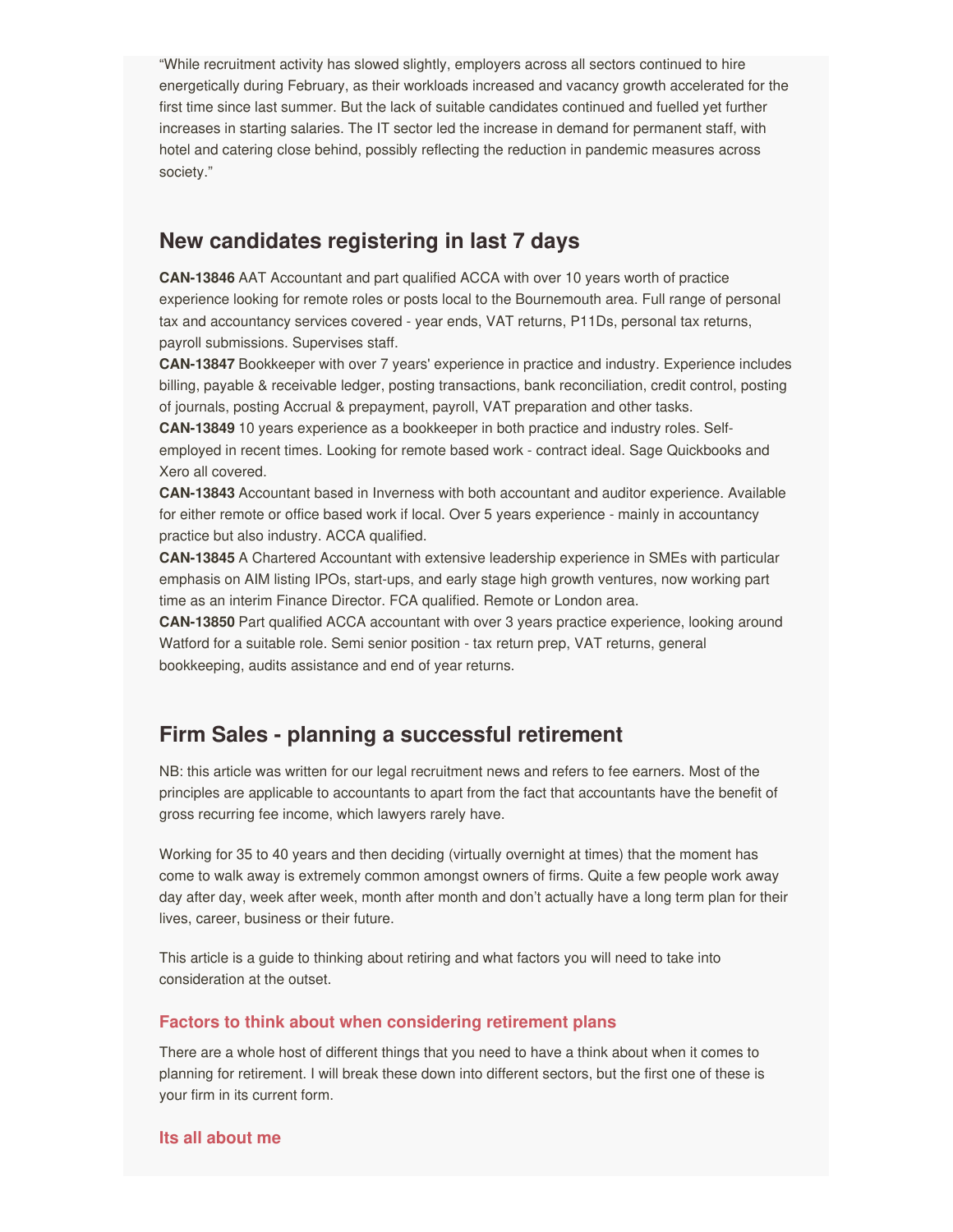If you have a practice where you are undertaking the vast majority of the work with a little bit of help from support staff possibly, but not really from any other fee earners, or the vast majority of your turnover is from your own work and not from the other staff in your business, then you need to be having a think about what exactly is likely to happen to your business as and when you retire.

If you are the only fee earner undertaking the work, then chances are if you retire, the practice will not be able to continue in its current form. Not only this, it's not going to have a lot of value because once you've retired there will be nobody left to bring in any income. A buyer would need to find their own fee earners in order to complete the work, and they would be dependent on clients continuing to come to the practice rather than go elsewhere because you are no longer on site.

One of the first aspects of planning for retirement that we come up with is to look closely at the structure of your firm to make sure that issues like this are not going to affect your chances of realising a return from the sale of your business, or to maximise the return that you are going to get.

#### **Working as a consultant**

Quite a few lawyers have the idea that when they get to a certain age they no longer want to do any work at all, and instead have plans to retire to a holiday home somewhere quite exotic (or not so exotic!) and not to do any work at all of any shape or form. What a lovely thought - or is it?

Our experience is that quite a large percentage of retired lawyers last for about three months and then register with us as locums. Partly because they still want to keep their hand in and do a little bit of work as they get older, partly because they want to retain the knowledge they have and also because they want to work to keep from getting bored.

If you think this is likely to be you then when thinking about the sort of deal that you want to get out of a potential buyer, you need to think about whether or not you are willing to stay as a consultant, and if you want to carry on doing some work within a practice once it has sold, merged or been acquired by a third party. This is an important consideration to have right at the start, because it will affect the saleability of your business, and also your prospects for achieving a reasonable return for your business.

#### **Get valued and consider deal structures**

We regularly tell people that when they come to sell their business they don't necessarily need to tell anybody what price they want on the business at the start, because you quite often find that the figure you require is very different to the actual figure that a buyer is prepared to pay, sometimes considerably more than you were looking for and sometimes considerably less.

However when it comes to looking at retirement and retirement planning, it can be very useful to have an idea yourself as to what the practice is likely to be worth to a buyer, what type of deal is going to suit you and also what type of deal is likely to be offered to you and how to improve on this. You can use our services – we offer valuation reports that include examples of structured deals and suggestions as to the sort of deal you should be looking for.

#### **Deciding what's important to you**

Quite a lot of people get to retirement or retirement planning and don't really think about what it is they want to get out of a retirement disposal. Do they want their employees' jobs to be secured, do they want the name of the business to carry on, do they want their clients to be looked after by someone they can trust? Or are they simply looking for a decent sale to a third party prepared to pay a reasonable price?

This must be thought about really carefully, because quite often buyers fall into a couple of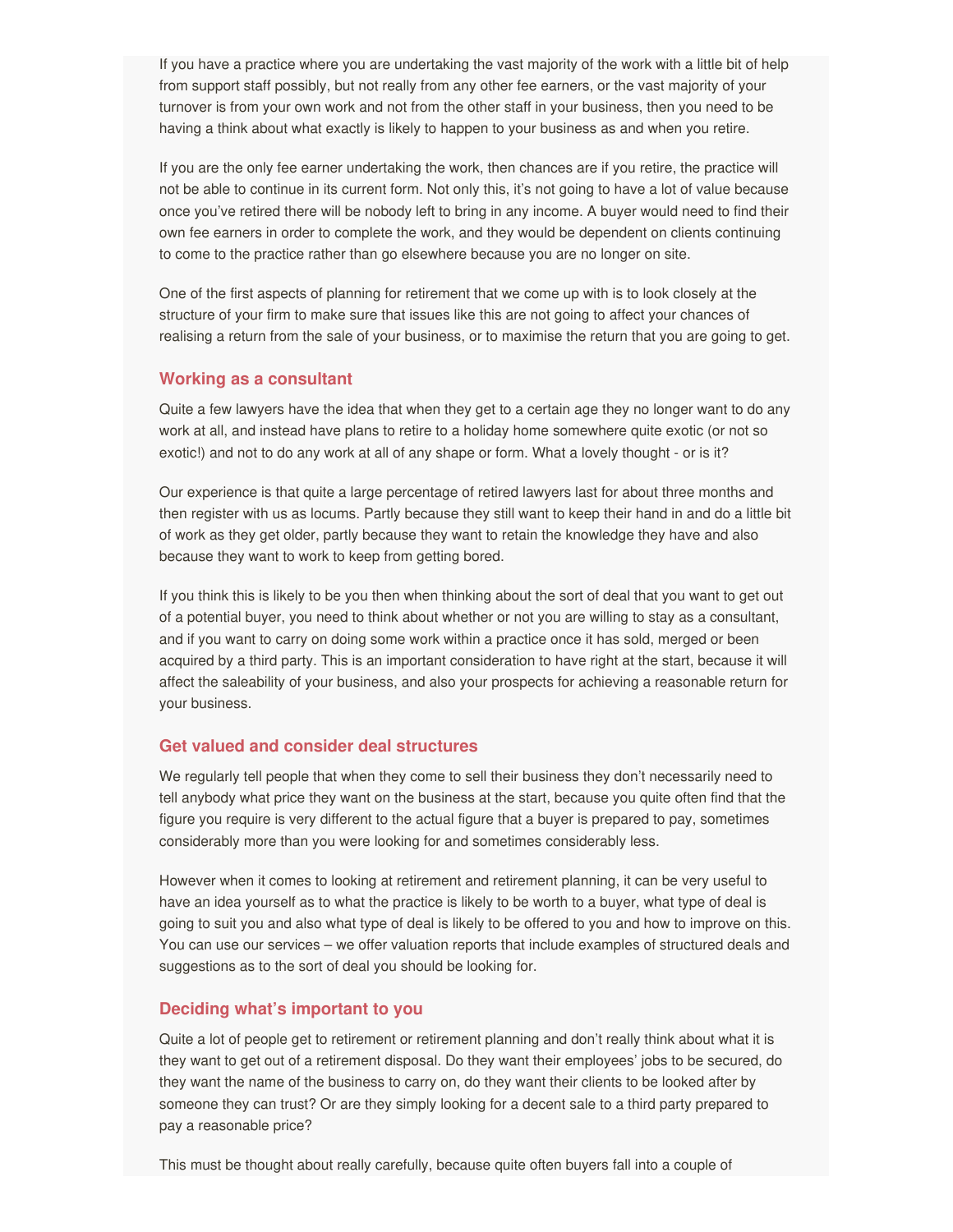categories – you have the buyers who are local and perhaps just want to take over your business but not actually pay a premium or a sufficient amount of premium to make it feel like a sale but more of a disposal, and you also get the buyers who are looking to pay a premium but may well change absolutely everything about the firm, from the name to the staff, to the identity of the practice or indeed the way they work with the clients or for the clients. Think about this carefully because this will make a difference to the likely deal that occurs. Retirement - most common

Retirement is the most sited reason that sellers list their firms for sale with us, but quite a few of the enquiries we get are from people looking to retire who have not yet made plans for the future or thought things through carefully. We recommend thinking about your plans as early as possible so that you can plan for your future and enjoy a successful and happy retirement, having realised some value or your required value from the disposal of your law firm.

For details of our law firm sale and advisory services please visit www.jonathanfagan.co.uk

# **Charity Donations 2022 - £37,000 Fund - Suggestions Welcome**

**Closing date for nominations - 21st March 2022 - many thanks if you have already nominated a charity**

Our charity bank account currently has over £37,000 in it, which means that it is the time of year again when the trustees of the Ten Percent Foundation meet to discuss our donation of 10% of the annual profits of the Ten Percent Group of websites, which include Ten Percent Legal Recruitment, Ten Percent Financial, Jonathan Fagan Law Firm Sales, Interim Lawyers, TP Transcription and Chancery Lane Legal Jobs Board.

There are three trustees involved, all with different interests. To give you an idea as to how broad these are (!) - our MD (me) has an interest in purchasing land to re-wild, funding sport for all and legal charities. Our other two trustees are interested in supporting domestic violence projects, poverty charities and charities supporting children with disabilities.

We regularly fund specific small scale projects in smaller sized organisations - our most recent one was to purchase warfarin machines for distribution via a nurse at Alder Hey Childrens Hospital for families needing them in December 2021. Total cost was c£5,000. Prior to this other examples have included funding a domestic violence project for 5 years in Liverpool, a support line for parents of children with speech impediments, and paying for 4 children to attend a school in Tanzania.

Philanthropy is an integral part of our business and we have been donating 10% of our profits to charity for over 20 years.

We avoid charities with top heavy staffing & admin costs (full details of our criteria can be found on the Ten Percent Foundation website) and we welcome any suggestions from clients, candidates and general readers of our newsletters. We particularly like small charities with limited funds and in particular charities linked to our clients, candidates, newsletter readers or the legal profession in some way (we support Reprieve for example). Examples of donations made over the past 20 years can be found on our website at www.tenpercentfoundation.org. To suggest a charity please email Jonathan Fagan at cv@ten-percent.co.uk. We consider all requests very carefully.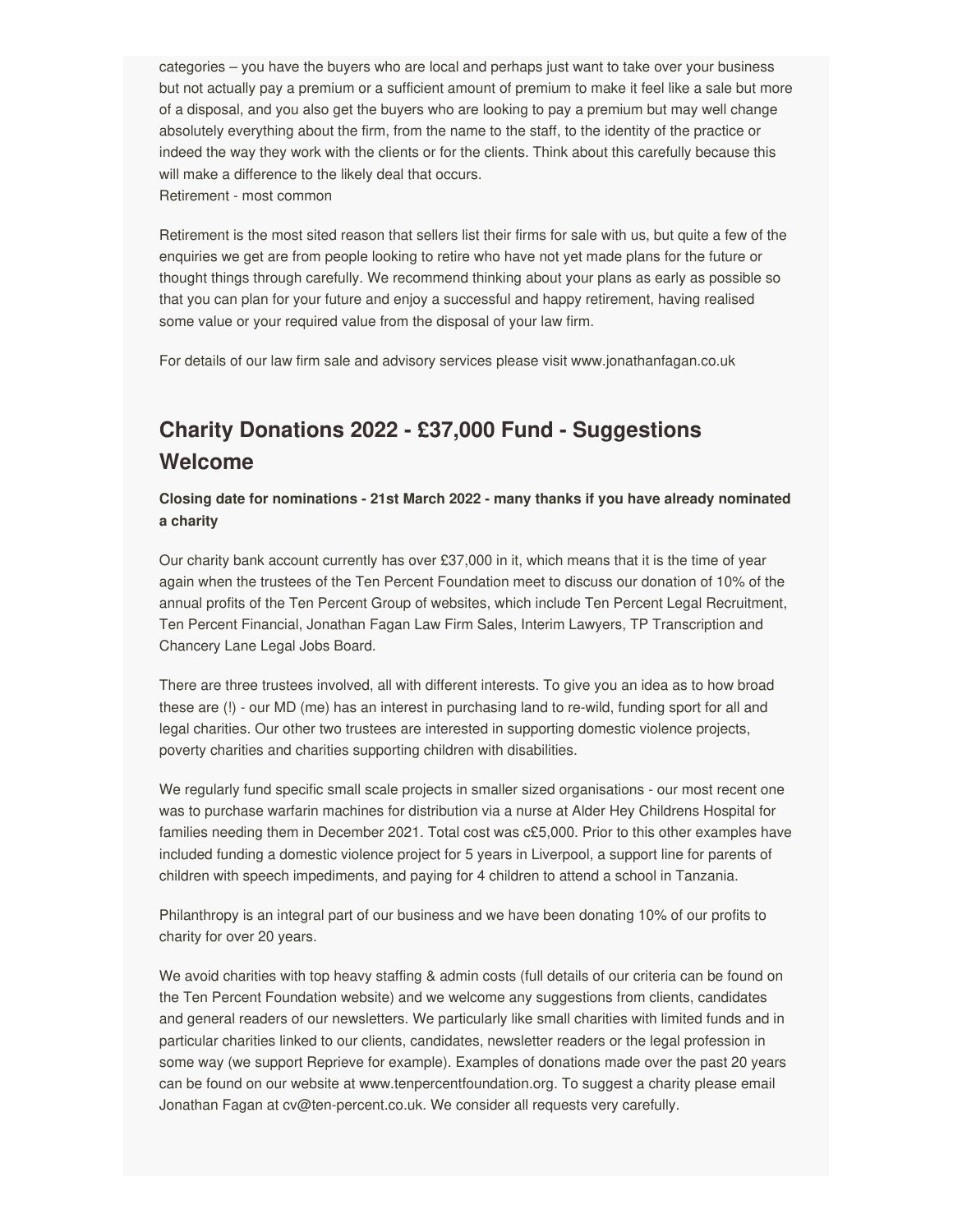## **How do I increase the value of my firm?**

We regularly prepare valuation reports for law & accountancy firms of all shapes and sizes across the UK, and one of the sections of our reports is how to increase the value of, and the ability to sell, a firm. Here are some of our top tips for law firms (mostly applicable for accountancy firms as well), but if you do require a specific report and analysis of your own practice, please get in touch with us via our website at www.jonathanfagan.co.uk

#### **Manage, don't fee earn**

One of the key ways of getting value out of your business and facilitating a sale is to make sure that as partner and owner of the business, you are not involved in fee earning, or your fee earning activities are minimal. The problem for buyers looking at law firms where the fee earners are the owners and turning over say £300,000, and from this £275,000 is being conducted by the partners who are retiring or selling the business, then if you think about it, the value left in the business is virtually nothing.

It may be that you have a couple of staff supporting you in your work, but once you are gone they are left without any work coming their way, which means that your law firm virtually has no value at all once you leave it.

Sellers obviously think very differently about this, and often say, "Yes, but our business has been around for 100 years and somebody coming in can simply take over the business, put their own stamp on the business, generate work as we have done and continue our good work and pay a premium for it." If only this were true!

The fundamental sticking point for quite a lot of firm sales is that partners are doing their own work and fee earning and then expecting to be able to sell that business at a premium with hardly any fee earning other than their own. In these situations the practice can remain for sale for many years to come (unless there are other redeeming features).

One of the key parts of growing a business is to make sure that you are not operating the business on a day-to-day basis. You need to be managing the business and making sure that you have other people undertaking the fee earning, because it is this that puts the value into a professional services business without any recurring fees.

I appreciate that this is much, much harder than it sounds and very risky for some businesses to actually take on fee earners and to pay them a salary. This is made even harder in a job market where there are hardly any staff looking for work. However, it is quite possibly the number one key factor when it comes to a law firm sale and achieving a good sale price for the firm.

Without fee earners undertaking the work, your practice is much more likely to be a disposal rather than a sale and a buyer will probably want to offer you the chance for them to take over the risk and liabilities and not for you to be paid a premium for all the work that you've put in over the years.

#### **Make sure you have up-to-date accounts**

We get so many law firms coming through to us for sale that have no accounts or barely any accounts information for a potential buyer to see. When accounts do exist, they can be so vague as to render them pretty useless, and buyers simply don't bother going any further with them.

Firms that sell easily have well-prepared accounts with full information available from the outset, with any explanations as to certain figures on the balance sheet and the profit and loss accounts available to any buyers. Consider resolving any overdue loans/debts if you can.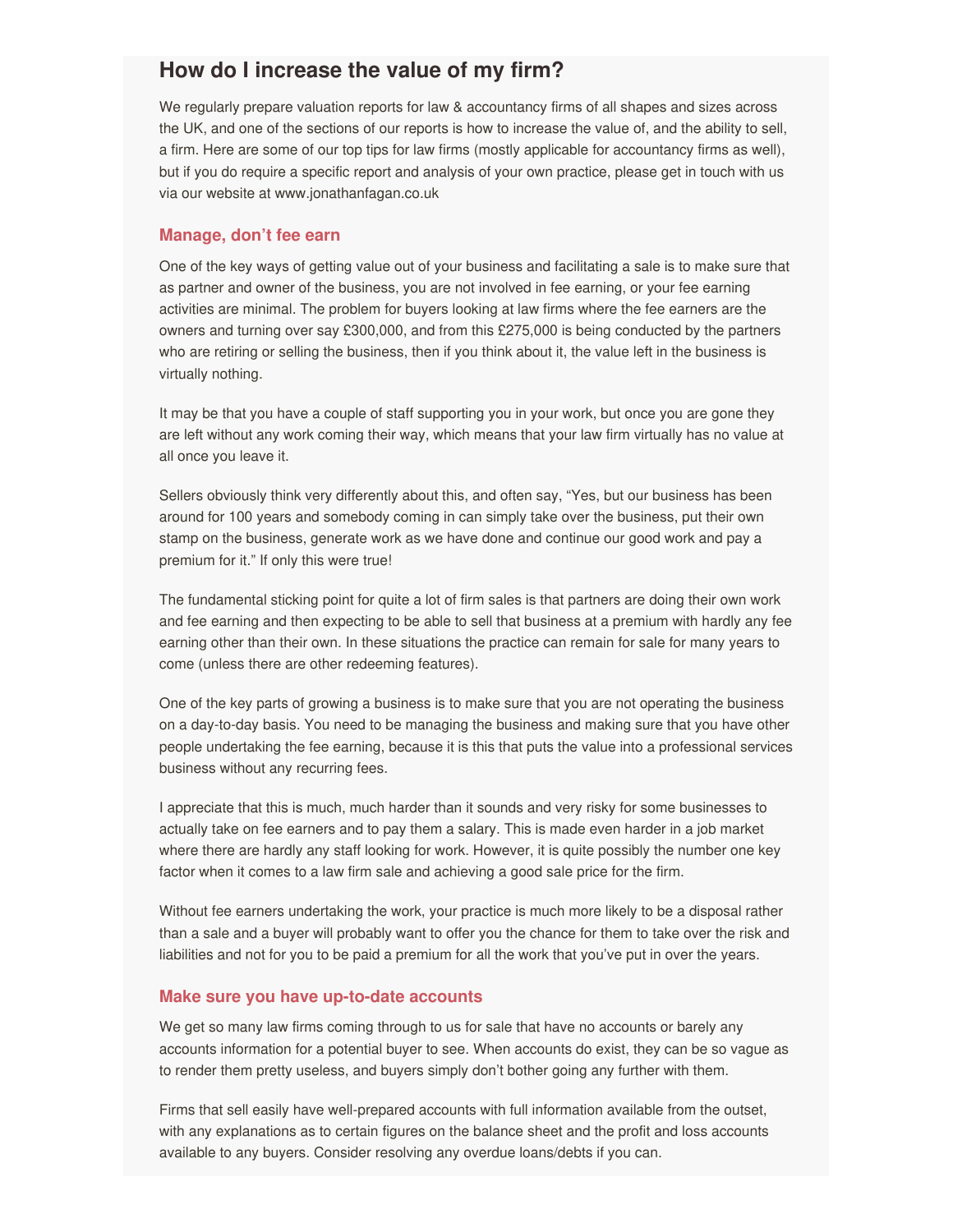Having full details as well as to the ownership of certain assets to add to the accounts will be of immense assistance, including details of any leases and staff lists (age, length of service and type of work).

We offer a pre-sale pack preparation service to sellers using our Gold and Platinum Services, but you can of course do it all yourself. The more clear and succinct your information is, the easier it is to achieve a sale.

#### **Look at your web presence and think very carefully about it**

Firms come to us for sale who have been around for generations and don't need a web presence in order to conduct their daily business. Quite possibly they have been in touch with yell.com 10 years ago, who have knocked them up a bog standard website with hardly any information on it that hasn't been changed in 10 years since, but it's there and is at least a website and online presence! However, the same firm will have no Facebook page, no Twitter feed and quite possibly just one piece of news dating back to 2012. It may be that someone at some point has gone on to Google My Business and actually added the business but it is highly likely that very little work has been done on web presence, and this will show very clearly to any buyer coming to look.

The vast majority of buyers coming through will be of a different generation very much used to getting all their information online and of course the first place they will look for information about your business will be via the internet. If your online presence consists of nothing or hardly anything, or is so vague as to render it completely useless, then chances are a buyer is going to be immediately put off.

Take a look at your web presence and regardless of whether or not it generates you any business or you feel it is any value to yourself personally in your practice, spend some time working on it and developing it further, because this is going to be key to any potential buyer coming through. Get blogging, add content to your website, update your website so it's relevant to now, and look at your online marketing.

It is one of the main issues that crops up in discussions with potential buyers, that we find as brokers can be a real sticking point at times.

### **Get an idea in your head as to what sort of deal you want out of a potential sale at the outset**

Quite often sellers have absolutely no idea what they want from the disposal of their business other than a bit of money for the effort they have put into the firm over the years. We regularly advise sellers not to put a price on their business for a whole host of different reasons, but at the same time it can be extremely useful to have an idea as to your end game, whether you disclose this to anyone or whether you keep it to yourself, you should really have an idea as to what you want to get out of any potential disposal.

If your aim is to solely continue the practice, safeguard your employees' jobs for years to come and to ensure the continuity of your business name, then you are going to be more interested in a deal where somebody comes in, takes over the business and runs it going forward, ensuring everything stays the same and continues.

However, if you are looking to get maximum value out of the business in terms of a cash price, then you need to have an idea in your head as to what that cash price is from the outset and be prepared to change it and the structure of any deal going forwards.

Getting a valuation from the perspective of likely sale prices/deals plus suggested deal structures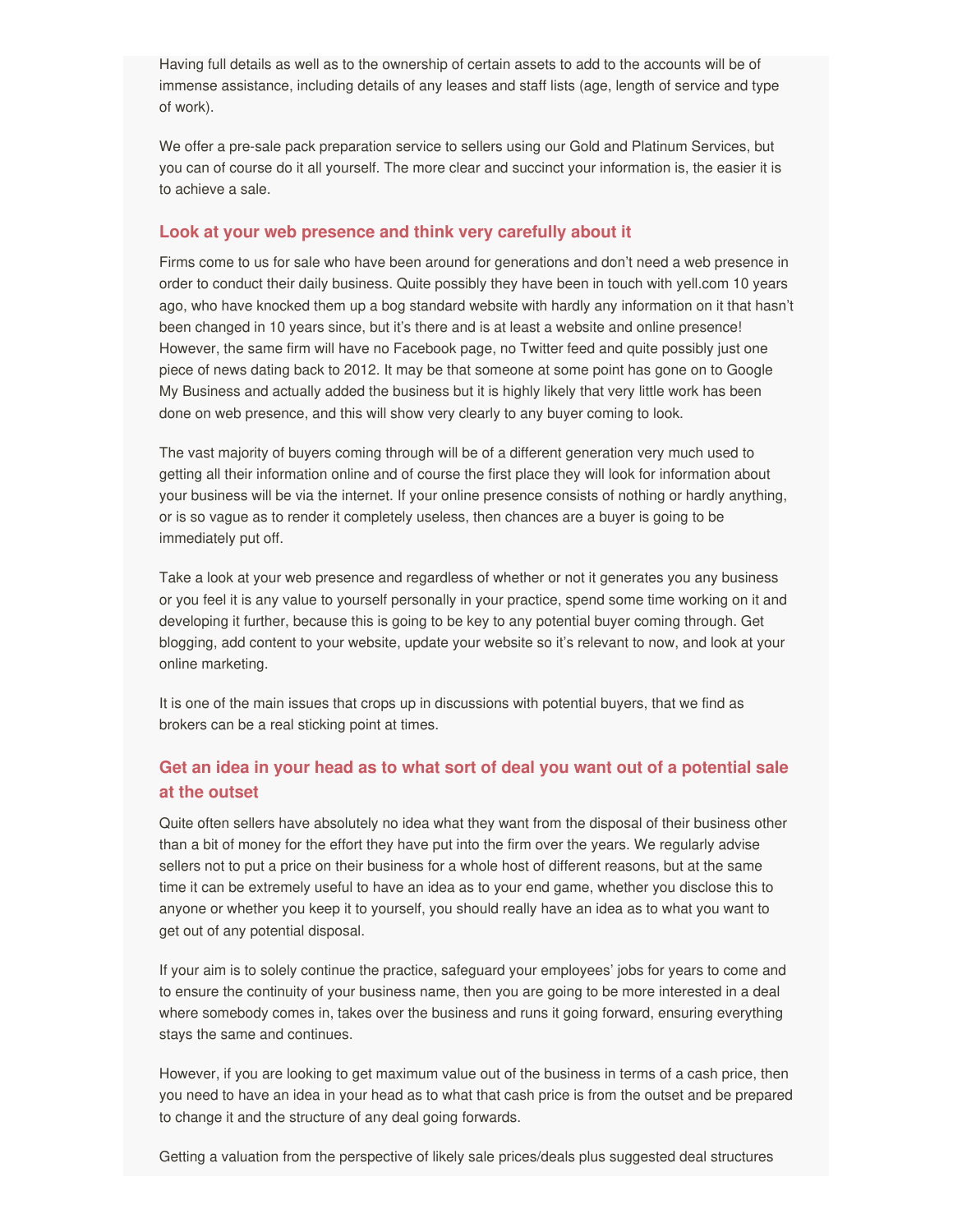can be extremely useful in assisting you to plan your end game..

#### **Summary**

These are just some suggestions for improving your chances of success for a sale/merger/disposal.

One final piece of advice is to look at your physical presence and decide whether or not, if you were a buyer, you would want to take over a practice that looked like yours.

Just this week I was looking at a practice for the purposes of a valuation and I went on to Google Maps to look at the street view of the shop front. I could see an extremely shoddy shopfront with a worn-out sign that looked like it hadn't been cleaned in 20 years, filthy windows and a messy street front. All of this is so easy to remedy when it comes to a sale but we see this more often than we would hope!

Just think - if you were selling your own house, would you really want a potential buyer to take a look at it in its worst form and then expect them to offer you a top price? It's just the same with the sale of a business – you've got to make it look good for any potential buyer. A good prospect will result in a best price - give everything a lick of paint!

Let us know if we can assist with any of the above - or for more information please visit www.jonathanfagan.co.uk

## **Low Cost Recruitment for - Ten Percent Unlimited**

Recruit as many staff as you like over a set period of time (3 or 5 years) for a low monthly fee starting at just £65 plus VAT. We offer this service to law firms and accountancy practices and some of our member firms have been using the service for over 10 years. There are no restrictions on numbers and no other similar services exist in the recruitment industry. You can save £000s on your ongoing recruitment.

Interested? Call Clare Fagan on 0207 127 4343 or email [clare.fagan@ten-percent.co.uk](mailto:clare.fagan@ten-percent.co.uk). [www.tenpercentunlimited.co.uk](https://www.tenpercentunlimited.co.uk).

## **Outsourcing Translation & Typing**

TP Transcription Limited is our subsidiary company offering outsourced typing & translation work by our team of over 200 secretaries and translators. Established in 2003, we work on thousands of hours of recording every year for law firms, the NHS, academic institutions and individuals. We are preferred suppliers to a number of institutions. Try the service out - email your recording to [anna@tptranscription.co.uk](mailto:anna@tptranscription.co.uk), upload your file using our secure systems a[twww.tptranscription.co.uk](https://www.tptranscription.co.uk) or call 01745 813306.

Kind regards,

Jonathan Fagan **Director Ten Percent Financial Recruitment -[www.tenpercentfinancial.co.uk](https://www.tenpercentfinancial.co.uk) Ten Percent Unlimited - [www.tenpercentunlimited.co.uk](https://www.tenpercentunlimited.co.uk) Law & Accountancy Firms for Sale -[www.jonathanfagan.co.uk](https://www.jonathanfagan.co.uk)**

E: [jonathan@tprecruitment.co.uk](mailto:jonathan@tprecruitment.co.uk)